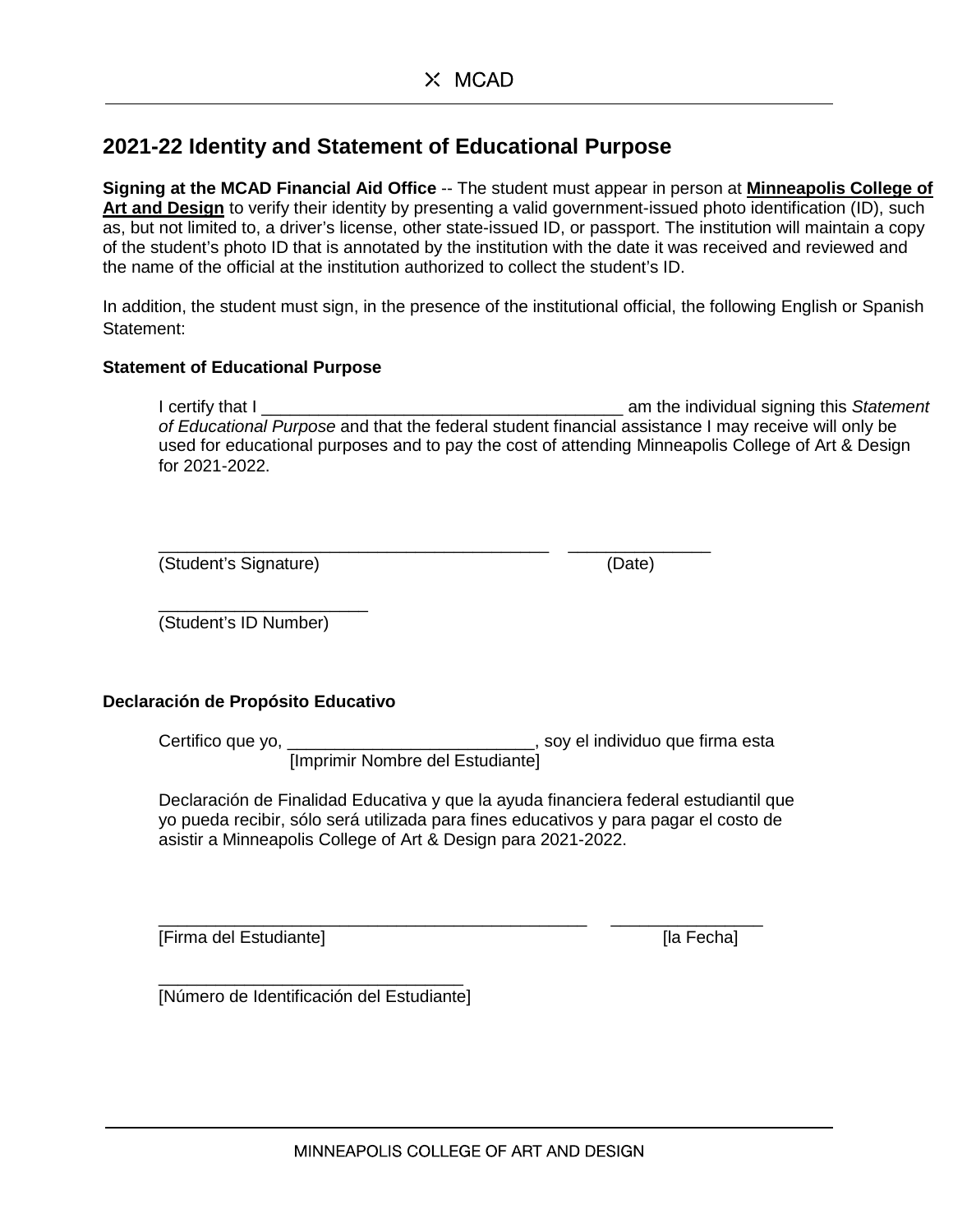**Signing With A Notary -** To be signed with a Notary only if the student is unable to appear in person at Minneapolis College of Art and Design to verify their identity.

The student must provide:

- (a) A copy of the valid government-issued photo identification(ID) that is acknowledged in the notary statement below, such as, but not limited to a driver's license, other state-issued ID, or passport; and
- (b) The original notarized Statement of Educational Purpose (in English or Spanish) provided below.

#### **Statement of Educational Purpose**

I certify that I \_\_\_\_\_\_\_\_\_\_\_\_\_\_\_\_\_\_\_\_\_\_\_\_\_\_\_\_\_ am the individual signing this Statement of Educational Purpose and that the federal student financial assistance I may receive

will only be used for educational purposes and to pay the cost of attending Minneapolis College of Art & Design for 2021-22.

(Student's Signature) (Date)

\_\_\_\_\_\_\_\_\_\_\_\_\_\_\_\_\_\_\_\_\_\_\_\_\_\_\_\_\_\_\_\_\_\_\_\_\_\_\_\_\_ \_\_\_\_\_\_\_\_\_\_\_\_\_\_\_

\_\_\_\_\_\_\_\_\_\_\_\_\_\_\_\_\_\_\_\_\_\_ (Student's ID Number)

#### **Declaración de Propósito Educativo**

Certifico que yo, \_\_\_\_\_\_\_\_\_\_\_\_\_\_\_\_\_\_\_\_\_\_\_\_\_\_, soy el individuo que firma esta [Imprimir Nombre del Estudiante]

Declaración de Finalidad Educativa y que la ayuda financiera federal estudiantil que yo pueda recibir, sólo será utilizada para fines educativos y para pagar el costo de asistir a Minneapolis College of Art & Design para 2021-22.

\_\_\_\_\_\_\_\_\_\_\_\_\_\_\_\_\_\_\_\_\_\_\_\_\_\_\_\_\_\_\_\_\_\_\_\_\_\_\_\_\_\_\_\_\_ \_\_\_\_\_\_\_\_\_\_\_\_\_\_\_\_ [Firma del Estudiante] [la Fecha]

\_\_\_\_\_\_\_\_\_\_\_\_\_\_\_\_\_\_\_\_\_\_\_\_\_\_\_\_\_\_\_\_ [Número de Identificación del Estudiante]